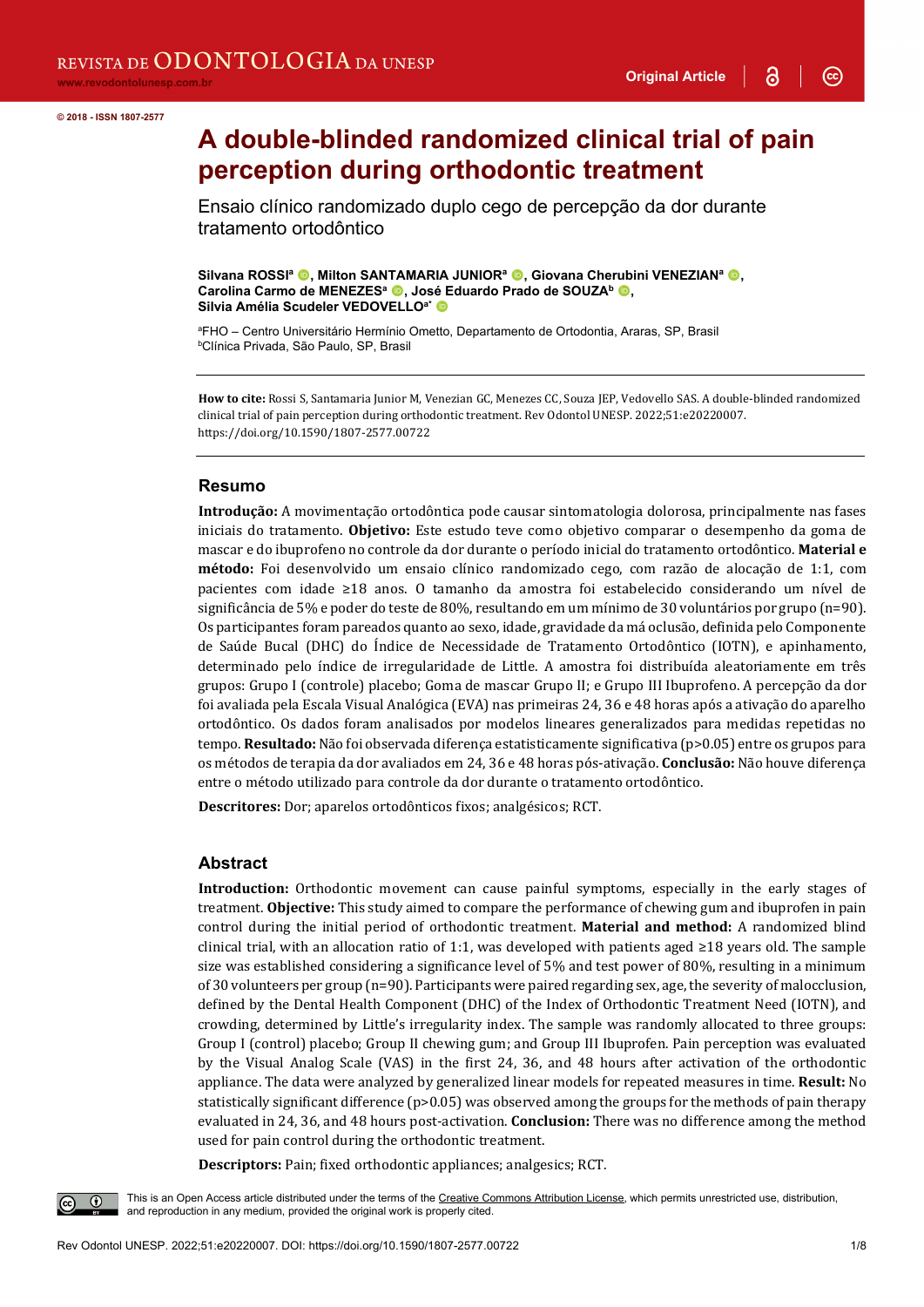#### **INTRODUCTION**

The tooth movement in orthodontic treatment may cause painful symptoms<sup>1-3</sup>. The level of pain reported varies from one individual to another and may be considered an important factor in discouraging patients from seeking orthodontic treatment<sup>4</sup>. Furthermore, it is known that approximately 30% of patients interrupt treatment due to pain in the initial stages of tooth movement5. The cause of pain in the initial stage of treatment is the inflammation induced in the periodontal ligament, interfering in releasing mediators such as prostaglandins that lead to hyperalgesia<sup>1-3</sup>.

The orthodontist may recommend using drugs to control pain experiences, such as ibuprofen, which attenuates the signs of inflammation inhibiting the cyclooxygenases, preventing the production of Prostaglandins and Thromboxane A2. Some studies have proved that this medication is efficient in controlling pain during orthodontic treatment2,6,7. In addition, as nonpharmacological methods for pain control, the literature has reported the use of chewing gum, bite wafers (viscoelastic plates)<sup>2,7,8</sup>, laser application<sup>9</sup>, ketoprofen, and xylocaine<sup>10</sup>.

Some studies investigating the use of chewing gum to diminish pain during the initial period of orthodontic treatment reported less ingestion of drugs during this stage7,11,12. Chewing gum use promotes an increase in blood flow in periodontal tissue that decreases the activity of inflammatory mediators and pain responses<sup>1</sup>. However, no studies have previously compared the effect of placebo, chewing gum, and ibuprofen treatment in subjects matched for gender, age, and severity of the malocclusion. Therefore, this randomized clinical trial aimed to compare the performance of chewing gum and ibuprofen in pain control during the initial period of orthodontic treatment.

# **MATERIAL AND METHOD**

#### **Trial Design and Any Changes After Trial Commencement**

The present study was a double-blinded, placebo-controlled randomized clinical trial, with an allocation ratio of 1:1. There were no changes after trial commencement.

#### **Participants, Eligibility Criteria, and Settings**

This study was previously approved by the Research Ethics Committee (CAAE#2.370.450/2017). Patients of both sexes and aged between 18 and 25 were selected from February to November 2017 in the Department of Orthodontics.

All patients in the initial stage of orthodontic treatment were invited to participate in the study and were selected according to the following inclusion criteria: patients with complete permanent dentition, except for third molars, and an initial stage of fixed orthodontic treatment -full upper and lower fixed appliances fitted and 0.014-in round Nitinol wire. Exclusion criteria were: intellectual limitation, hypersensitivity to sorbitol, mannitol, xylitol, and ibuprofen; hypersensitivity reaction to aspirin or other non-steroidal anti-inflammatory drugs. Volunteers with asthma, urticarial, peptic ulcer, and/or cardiac problems and patients who reported temporomandibular disorder symptoms. All patients read and signed the informed consent document. Also, oral and written explanations about this study were supplied to the patients or their guardians. No rewards were given for participation, which was voluntary.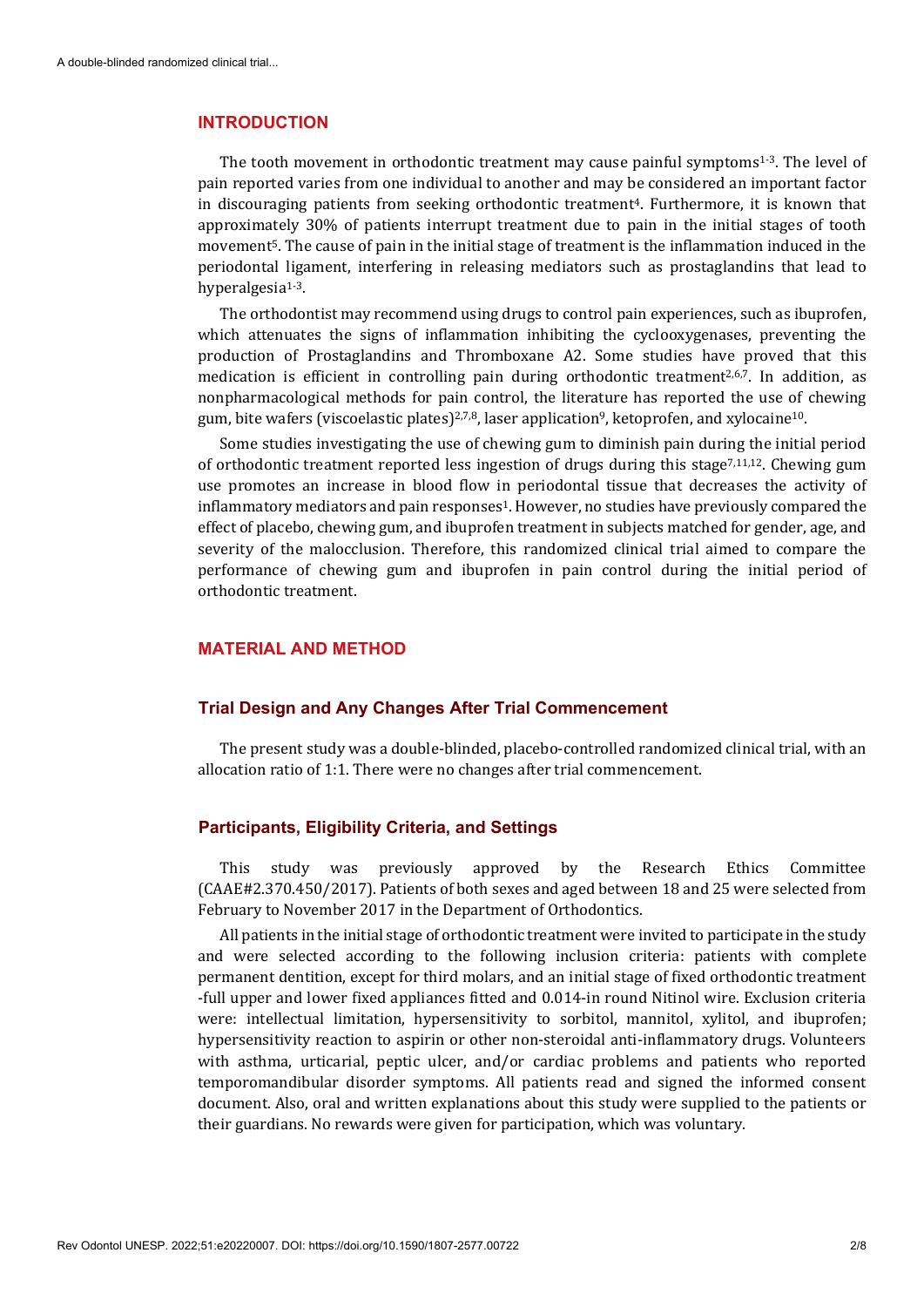#### **Sample Size Calculation**

The sample size calculation considered the design of repeated measures in time and was based on the three null hypotheses: absence of difference between the groups as regards pain; absence of difference between the times as regards pain and absence of interaction among the groups and times as regards pain. The sample size analysis was performed using SAS (SAS Institute, NC, USA), considering previous studies<sup>2,7-9,13,14</sup>, level of significance of 5% and effect size of 0.25, resulting in a minimum of 90 volunteers to reach the minimum test power of 0.80 for the three null hypotheses. The primary outcome measure for this trial component was pain during the initial stage of orthodontic treatment.

# **Randomization**

The volunteers were randomized into three groups with 30 individuals in each group, as follows: Group I - Control-Placebo; Group II - Chewing Gum; and Group III- Ibuprofen; and paired as regards sex, age, the severity of malocclusion, and degree of crowding  $(p>0.05)$  by the Chisquare test, as may be observed in Table 1. In addition, for the sample pairing, the severity of malocclusion was evaluated by the Dental Health Component (DHC) of the Index of Orthodontic Treatment Need (IOTN)15 and the degree of crowding Little's irregularity index16. Finally, the patients were randomly divided into Group I, II, and III with a randomizer program (www.randomizer.org) whom random numbers used to generate a sequential allocation list.

| <u> णण्डाम्</u>          |                                      |                       |                                 |         |  |  |
|--------------------------|--------------------------------------|-----------------------|---------------------------------|---------|--|--|
|                          | Group                                |                       |                                 |         |  |  |
| <b>Variable</b>          | <b>Group I (Placebo)</b>             | <b>Group II (Gum)</b> | <b>Group III</b><br>(Ibuprofen) | p-value |  |  |
|                          |                                      | n(%)                  |                                 |         |  |  |
| Sex                      |                                      |                       |                                 |         |  |  |
| Female                   | 20 (66.7)                            | 19(63.3)              | 20(69.0)                        | 0.8993  |  |  |
| Male                     | 10(33.3)                             | 11(36.7)              | 9(31.0)                         |         |  |  |
| Severity of malocclusion |                                      |                       |                                 |         |  |  |
| Low                      | 14 (46.7)                            | 13(43.3)              | 14 (48.3)                       | 0.9270  |  |  |
| High                     | 16(53.3)                             | 17(56.7)              | 15(51.7)                        |         |  |  |
| Degree of crowding       |                                      |                       |                                 |         |  |  |
| Low                      | 12(40.0)                             | 10(33.3)              | 14 (48.3)                       | 0.5070  |  |  |
| Moderate                 | 13 (43.3)                            | 15(50.0)              | 8(27.6)                         |         |  |  |
| High                     | 5(16.7)                              | 5(16.7)               | 7(24.1)                         |         |  |  |
|                          | Median (minimum value-maximum value) |                       |                                 |         |  |  |
| Age                      | 19.0 (12.0;-29.0)                    | $17.0(11.0,-26.0)$    | $20.0(11.0,-30.0)$              | 0.2913  |  |  |

**Table 1.** Comparison among the studied groups relative to age, sex, severity of malocclusion and degree of crowding

#### **Intervention**

Sequential, closed envelopes were delivered to the operator after parental/guardian consent to participate in the study. The envelopes had the name of the pain therapy to be used in a doubleblind manner. In addition, each envelope contained the Visual Analog Scale (VAS)<sup>17,18</sup> and a form with instructions for filling. The VAS consisted of a horizontal 10-cm line, with the classification with no pain and extreme pain at either end. Next, the patients were instructed to mark a vertical line and the VAS, which best represented their pain intensity. Afterward, the distance from the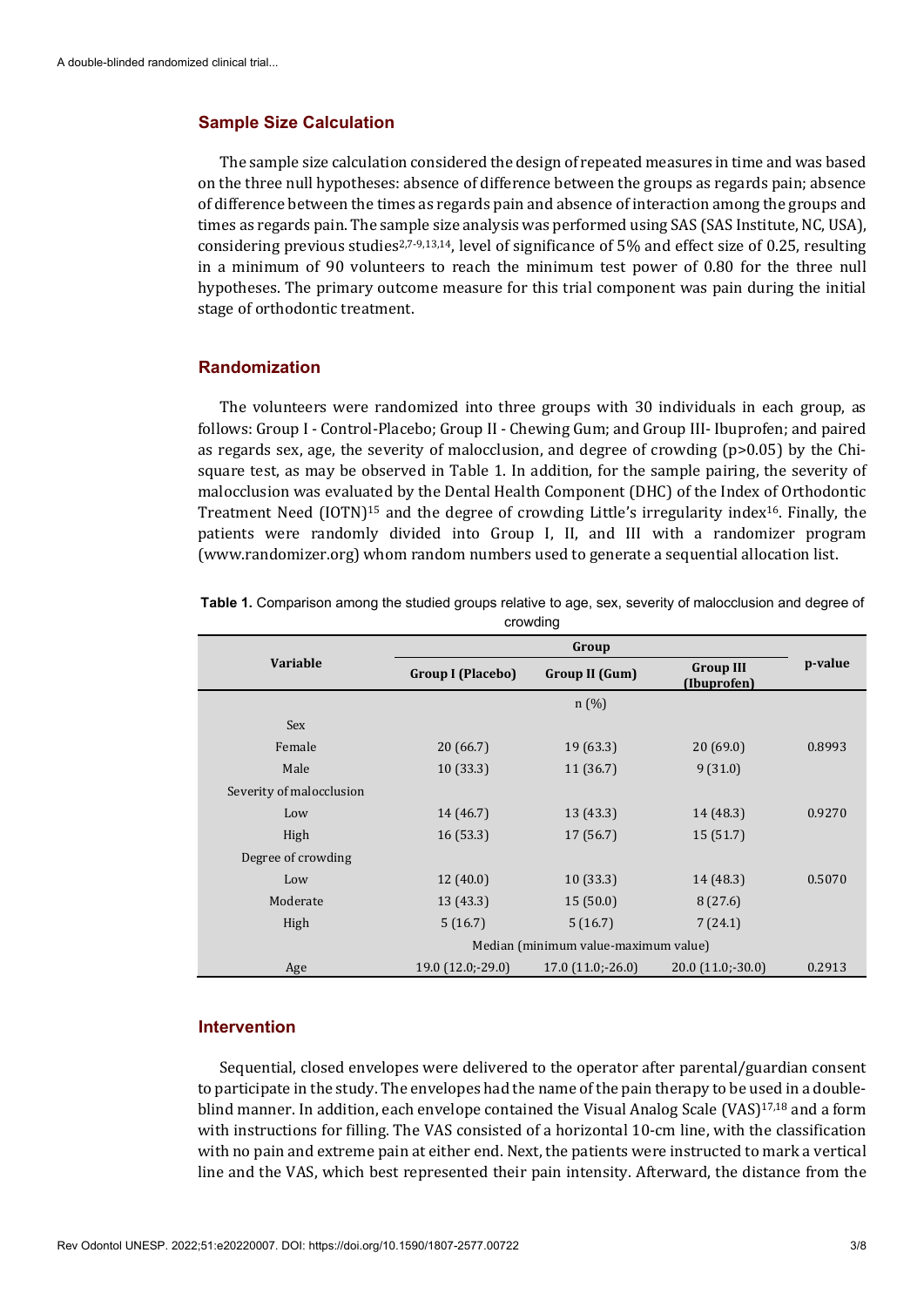beginning of the line (which corresponded to zero) to the place marked by the respective patient was measured, and a numerical classification was obtained. Finally, the VAS scores were evaluated to three-time points: 24 hours, 36 hours, and 48 hours after the orthodontic intervention<sup>17</sup>. The determination of the evaluated times was based on the previous studies<sup>6,7,9,11</sup>.

Group l was instructed to use the placebo (capsules containing a harmless substance, similar to the capsules that contained ibuprofen; composed of 49% cellulose microcrystalline 102, 40% corn starch, and 1% aerosil) one hour after the orthodontic session, every 8 hours for 48 hours. Group II was instructed to use the chewing gum pellets for 10 minutes every 4 hours for 48 hours. Finally, group III had to use 400mg ibuprofen one hour after the orthodontic session, every 8 hours for 48 hours.

# **Blinding**

Blinding of patient and operator was performed. The pain control method was placed in a sealed envelope with specific codes. The codes were kept by another person who was not involved in these processes. Therefore, both operator and patient were unaware of the study's objectives.

# **Statistical Methodology**

Exploratory analysis indicated that the pain perception data did not meet the presuppositions of parametric analysis. Thus they were analyzed by generalized linear models for repeated measures in time. All the analyses were performed with the SAS statistical program, considering the level of significance of 5%.

#### **RESULT**

A CONSORT diagram demonstrating patient flow through the trial is shown in Figure 1. Of the 135 patients examined, 33 did not fulfill the inclusion criteria. One hundred two (102) randomized volunteers were selected in three groups: Group 1 (placebo), 32 in Group II (chewing gum), and 34 in Group III (ibuprofen).

Group 1 completed the intervention with 30 volunteers; there were 4 segment losses and 2 treatment interruptions. Group 2 completed the intervention with 30 volunteers; there were 2 segment losses. Finally, Group 3 completed the intervention with 29 volunteers; there were 5 segment losses and 2 treatment interruptions.



**Figure 1.** CONSORT diagram showing patient flow during the trial.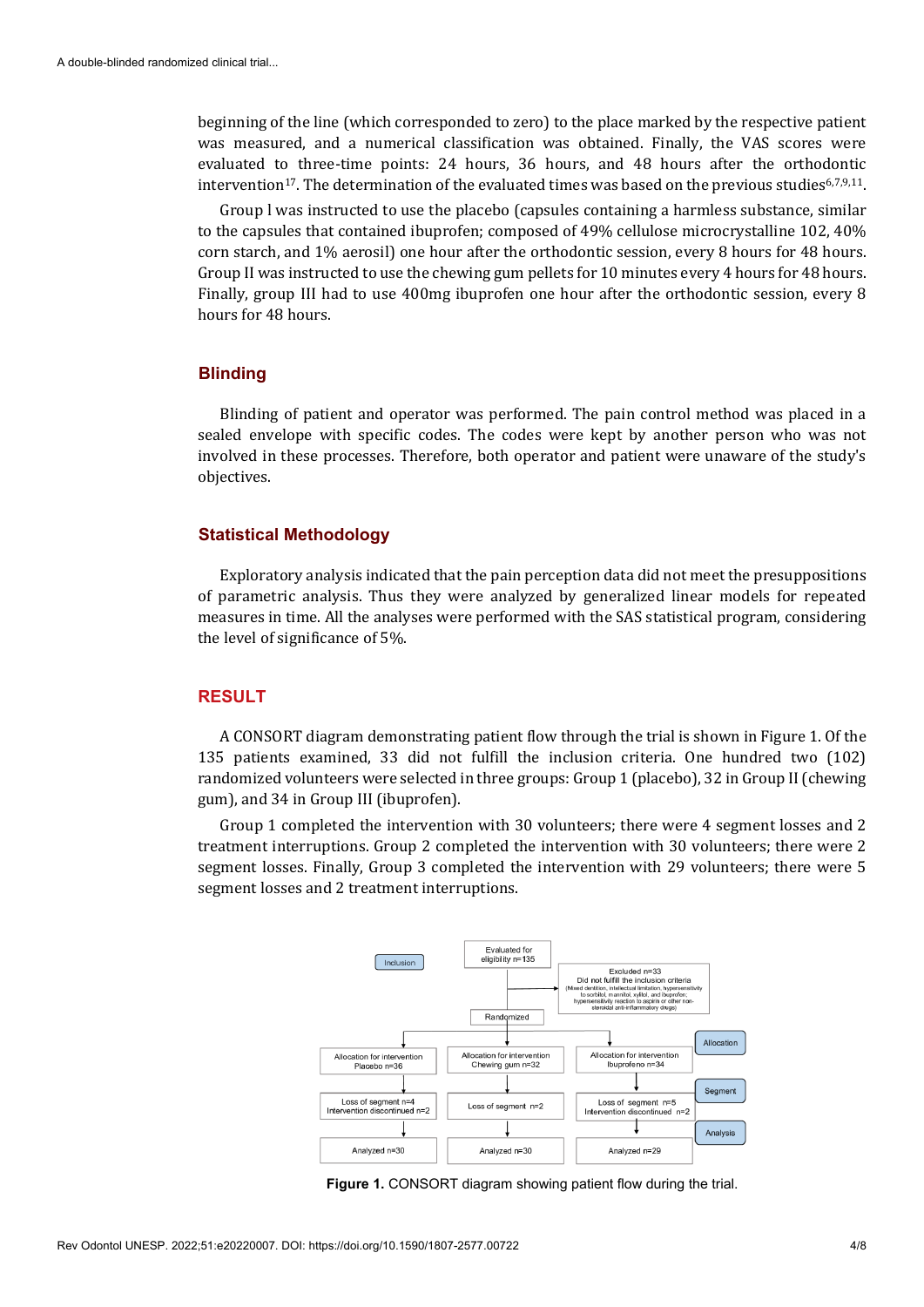Table 2 and Figure 2 show the median of pain (VAS) considering group and time. According to the results, there was no statistically significant difference between the times and the groups concerning pain perception (VAS) in the four stages evaluated (p>0.05).

|                   | Time                     |                                                |                                                |                                                |  |
|-------------------|--------------------------|------------------------------------------------|------------------------------------------------|------------------------------------------------|--|
| Group             | <b>Before medication</b> | 24 hours after<br>activation and<br>medication | 36 hours after<br>activation and<br>medication | 48 hours after<br>activation and<br>medication |  |
| Placebo (G I)     | 4.0 $(0.0; 9.0)$ Aa      | $2.0$ (0.0; 9.0) Aa                            | 4.5 $(0.0; 9.0)$ Aa                            | $2.0$ (0.0; 9.0) Aa                            |  |
| Gum(GII)          | 4.0 (0.0; 10.0) Aa       | 4.0 (0.0; 10.0) Aa                             | 4.0 $(0.0; 9.0)$ Aa                            | 4.0 $(0.0; 10.0)$ Aa                           |  |
| Ibuprofen (G III) | 4.0 $(1.0; 10.0)$ Aa     | 4.0 $(1.0; 8.0)$ Aa                            | 4.0 $(0.0; 9.0)$ Aa                            | $3.0$ (0.0; 10.0) Aa                           |  |

**Table 2.** Median (minimum value – maximum value) of pain (VAS) considering group and time

p(group)=0.3907; p(time)=0.0705; p(group x time) = 0.4333. Means followed by the same letters (lower case in the Vertical direction and capital letters in the horizontal direction) did not differ among them (p>0.05).



**Figure 2.** Box plot of pain perception by the VAS scale considering group and time.

# **DISCUSSION**

The beginning of orthodontic treatment results in the patient's experience with some degree of pain caused by the induction of tooth movements and, this factor may be an aspect that limits adhesion to treatment1-5. Pain control during treatment has been proposed by different methods, with or without medication. Thus, this randomized controlled trial evaluated the performance of chewing gum and ibuprofen in the pain control assessed by collecting data before and after the orthodontic intervention has taken place. The participants were randomly selected, and the trial was performed in a controlled way, ensuring that all factors other than the intervention were considered equal.

Placebo is an inert substance that produces a positive or adverse effect on the individual health but does not have a proven pharmacological or alternative action. Therefore, this substance can cause a placebo effect in a specific context, resulting from a response to analgesia by a nonanalgesic substance<sup>19</sup>. In the present study, the option was to use a placebo with the same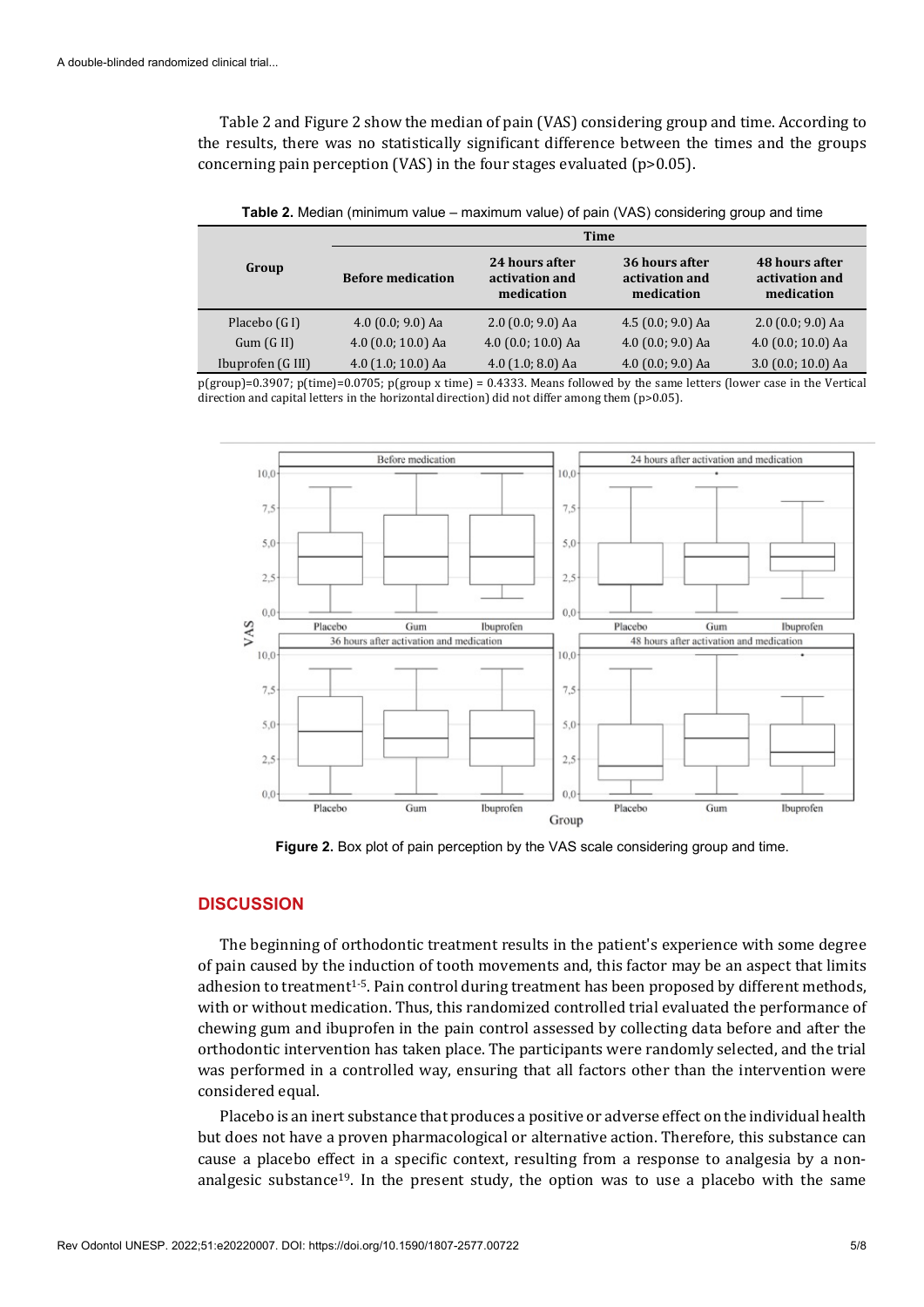posology as Ibuprofen. This concern met the need for standardization and reproducibility of clinical trials, directly comparing the groups<sup>20</sup>. The intervention with placebo showed no statistically significant difference, showing that the action of the placebo resulted in a similar effect in pain control<sup>21</sup>.

Although previous studies have used chewing gum as a form of controlling pain<sup>7,11,12</sup>, and the inflammatory response<sup>1</sup>, this method also presented no statistically significant differences in pain control, when compared with ibuprofen<sup>7,11,12</sup>, which is considered an efficient medication in the control of pain6,7,9,11,12, and the reference method in comparison with the others alternative methods used in this study. Thus, this is the first study that evaluated intervention groups with placebo, chewing gum and ibuprofen, in a sample of volunteers matched for sex, age, and severity of malocclusion and crowding, eliminating the bias of previous studies to identify a population for which a statistically significant impact of the outcome was feasible and probable.

Our findings showed that the methods studied for pain control in the initial stage of orthodontic therapy did not differ. First, however, a discussion of clinical considerations is appropriate. Although the pain of orthodontic origin is related to the release of mediators such as prostaglandins that lead to hyperalgesia<sup>1,3</sup>, this perception of pain is subjective, suggesting that extrinsic factors can mitigate the results to reduce stress and induce endorphins arising from a good quality of life. Intrinsic factors such as the use of medications and practical actions that regulate the production of cortisol modulate the production of prostaglandins<sup>22,23</sup>. Thus, a probable limitation of the study was not to include the perception of individual pain in selecting participants.

Considering pain is a multifactorial factor, and a significant influence on individual perception, pain control in the early stages of orthodontic treatment should be expanded. In addition, factors such as stress and quality of life must be considered.

# **CONCLUSION**

There was no difference among the method used for pain control during the orthodontic treatment, showing that non-medicated methods may be adequate for pain control in Orthodontics.

# **REFERENCES**

- 1. Krishnan V. Orthodontic pain: from causes to management--a review. Eur J Orthod. 2007 Apr;29(2):170-9[. http://dx.doi.org/10.1093/ejo/cjl081.](https://doi.org/10.1093/ejo/cjl081) [PMid:17488999.](https://www.ncbi.nlm.nih.gov/entrez/query.fcgi?cmd=Retrieve&db=PubMed&list_uids=17488999&dopt=Abstract)
- 2. Murdock S, Phillips C, Khondker Z, Hershey HG. Treatment of pain after initial archwire placement: a noninferiority randomized clinical trial comparing over-the-counter analgesics and bite-wafer use. Am J Orthod Dentofacial Orthop. 2010 Mar;137(3):316-23. [http://dx.doi.org/10.1016/j.ajodo.2008.12.021.](https://doi.org/10.1016/j.ajodo.2008.12.021) [PMid:20197167.](https://www.ncbi.nlm.nih.gov/entrez/query.fcgi?cmd=Retrieve&db=PubMed&list_uids=20197167&dopt=Abstract)
- 3. Zheng B, Ren M, Lin F, Yao L. Prediction of pain in orthodontic patients based on preoperative pain assessment. Patient Prefer Adherence. 2016 Mar;10:251-6[. PMid:27042019.](https://www.ncbi.nlm.nih.gov/entrez/query.fcgi?cmd=Retrieve&db=PubMed&list_uids=27042019&dopt=Abstract)
- 4. Abdelrahman RS, Al-Nimri KS, Al Maaitah EF. Pain experience during initial alignment with three types of nickel-titanium archwires: a prospective clinical trial. Angle Orthod. 2015 Nov;85(6):1021-6. [http://dx.doi.org/10.2319/071614-498.1.](https://doi.org/10.2319/071614-498.1) [PMid:26516711.](https://www.ncbi.nlm.nih.gov/entrez/query.fcgi?cmd=Retrieve&db=PubMed&list_uids=26516711&dopt=Abstract)
- 5. Lew KK. Attitudes and perceptions of adults towards orthodontic treatment in an Asian community. Community Dent Oral Epidemiol. 1993 Feb;21(1):31-5. [http://dx.doi.org/10.1111/j.1600-](https://doi.org/10.1111/j.1600-0528.1993.tb00715.x) [0528.1993.tb00715.x.](https://doi.org/10.1111/j.1600-0528.1993.tb00715.x) [PMid:8432102.](https://www.ncbi.nlm.nih.gov/entrez/query.fcgi?cmd=Retrieve&db=PubMed&list_uids=8432102&dopt=Abstract)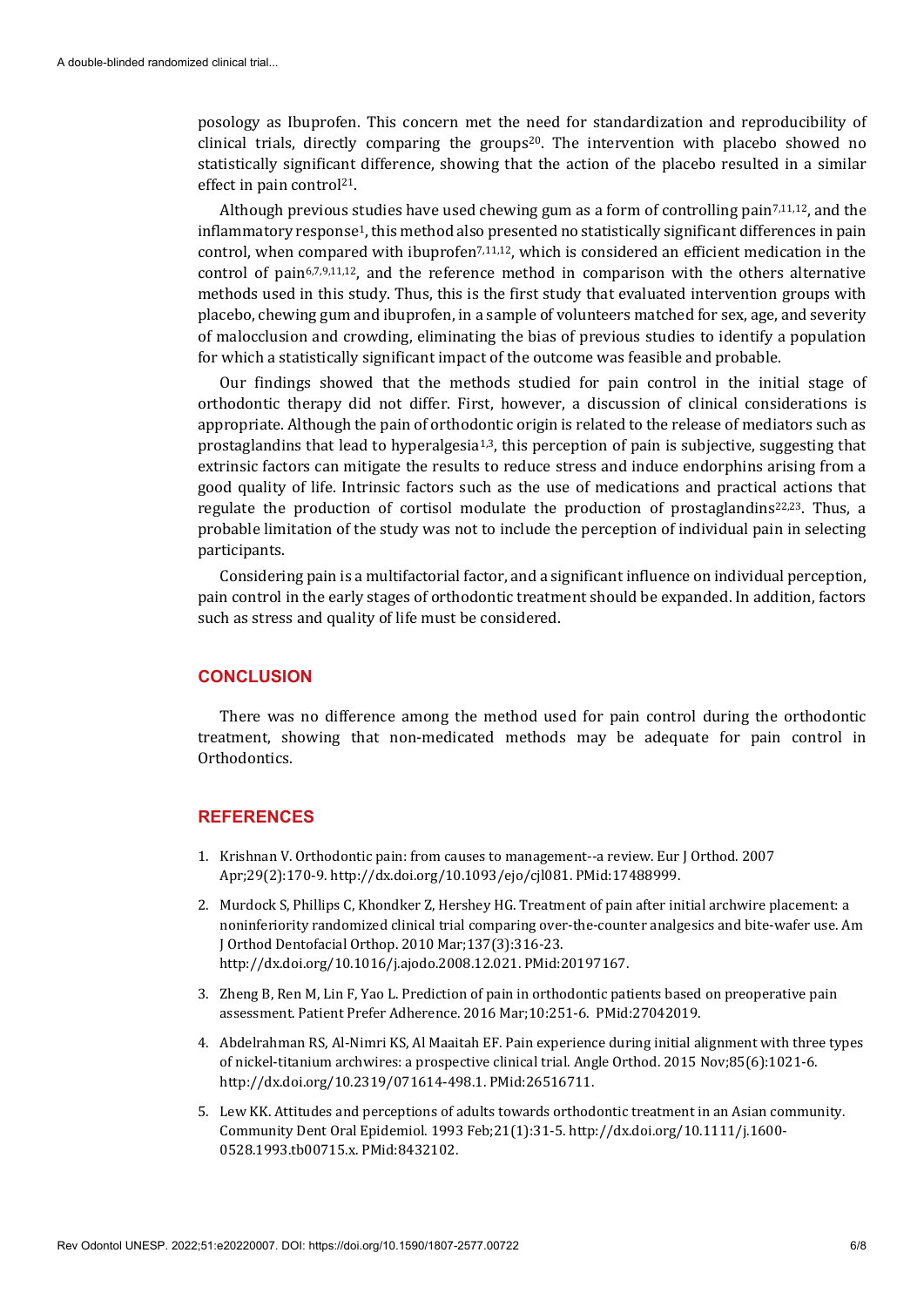- 6. Bradley RL, Ellis PE, Thomas P, Bellis H, Ireland AJ, Sandy JR. A randomized clinical trial comparing the efficacy of ibuprofen and paracetamol in the control of orthodontic pain. Am J Orthod Dentofacial Orthop. 2007 Oct;132(4):511-7[. http://dx.doi.org/10.1016/j.ajodo.2006.12.009.](https://doi.org/10.1016/j.ajodo.2006.12.009) [PMid:17920505.](https://www.ncbi.nlm.nih.gov/entrez/query.fcgi?cmd=Retrieve&db=PubMed&list_uids=17920505&dopt=Abstract)
- 7. Farzanegan F, Zebarjad SM, Alizadeh S, Ahrari F. Pain reduction after initial archwire placement in orthodontic patients: a randomized clinical trial. Am J Orthod Dentofacial Orthop. 2012 Feb;141(2):169-73[. http://dx.doi.org/10.1016/j.ajodo.2011.06.042.](https://doi.org/10.1016/j.ajodo.2011.06.042) [PMid:22284284.](https://www.ncbi.nlm.nih.gov/entrez/query.fcgi?cmd=Retrieve&db=PubMed&list_uids=22284284&dopt=Abstract)
- 8. Otasevic M, Naini FB, Gill DS, Lee RT. Prospective randomized clinical trial comparing the effects of a masticatory bite wafer and avoidance of hard food on pain associated with initial orthodontic tooth movement. Am J Orthod Dentofacial Orthop. 2006 Jul;130(1):6.e9-15. [http://dx.doi.org/10.1016/j.ajodo.2005.11.033.](https://doi.org/10.1016/j.ajodo.2005.11.033) [PMid:16849064.](https://www.ncbi.nlm.nih.gov/entrez/query.fcgi?cmd=Retrieve&db=PubMed&list_uids=16849064&dopt=Abstract)
- 9. Bayani S, Rostami S, Ahrari F, Saeedipouya I. A randomized clinical trial comparing the efficacy of bite wafer and low level laser therapy in reducing pain following initial arch wire placement. Laser Ther. 2016 Jun;25(2):121-9[. http://dx.doi.org/10.5978/islsm.16-OR-10.](https://doi.org/10.5978/islsm.16-OR-10) [PMid:27721564.](https://www.ncbi.nlm.nih.gov/entrez/query.fcgi?cmd=Retrieve&db=PubMed&list_uids=27721564&dopt=Abstract)
- 10. Eslamian L, Borzabadi-Farahani A, Gholami H. The effect of benzocaine and ketoprofen gels on pain during fixed orthodontic appliance treatment: a randomised, double-blind, crossover trial. Aust Orthod J. 2016 May;32(1):64-72[. http://dx.doi.org/10.21307/aoj-2020-114.](https://doi.org/10.21307/aoj-2020-114) [PMid:27468593.](https://www.ncbi.nlm.nih.gov/entrez/query.fcgi?cmd=Retrieve&db=PubMed&list_uids=27468593&dopt=Abstract)
- 11. Ireland AJ, Ellis P, Jordan A, Bradley R, Ewings P, Atack NE, et al. Comparative assessment of chewing gum and ibuprofen in the management of orthodontic pain with fixed appliances: a pragmatic multicenter randomized controlled trial. Am J Orthod Dentofacial Orthop. 2016 Aug;150(2):220-7. [http://dx.doi.org/10.1016/j.ajodo.2016.02.018.](https://doi.org/10.1016/j.ajodo.2016.02.018) [PMid:27476354.](https://www.ncbi.nlm.nih.gov/entrez/query.fcgi?cmd=Retrieve&db=PubMed&list_uids=27476354&dopt=Abstract)
- 12. Ireland AJ, Ellis P, Jordan A, Bradley R, Ewings P, Atack NE, et al. Chewing gum vs. ibuprofen in the management of orthodontic pain, a multi-centre randomised controlled trial: the effect of anxiety. J Orthod. 2017 Mar;44(1):3-7[. http://dx.doi.org/10.1080/14653125.2016.1277317.](https://doi.org/10.1080/14653125.2016.1277317) [PMid:28248619.](https://www.ncbi.nlm.nih.gov/entrez/query.fcgi?cmd=Retrieve&db=PubMed&list_uids=28248619&dopt=Abstract)
- 13. Krukemeyer AM, Arruda AO, Inglehart MR. Pain and orthodontic treatment. Angle Orthod. 2009 Nov;79(6):1175-81. [http://dx.doi.org/10.2319/121308-632R.1.](https://doi.org/10.2319/121308-632R.1) [PMid:19852612.](https://www.ncbi.nlm.nih.gov/entrez/query.fcgi?cmd=Retrieve&db=PubMed&list_uids=19852612&dopt=Abstract)
- 14. Bavbek NC, Tuncer BB, Tortop T, Celik B. Efficacy of different methods to reduce pain during debonding of orthodontic brackets. Angle Orthod. 2016 Nov;86(6):917-24. [http://dx.doi.org/10.2319/020116-88R.1.](https://doi.org/10.2319/020116-88R.1) [PMid:27172508.](https://www.ncbi.nlm.nih.gov/entrez/query.fcgi?cmd=Retrieve&db=PubMed&list_uids=27172508&dopt=Abstract)
- 15. Brook PH, Shaw WC. The development of an index of orthodontic treatment priority. Eur J Orthod. 1989 Aug;11(3):309-20[. http://dx.doi.org/10.1093/oxfordjournals.ejo.a035999.](https://doi.org/10.1093/oxfordjournals.ejo.a035999) [PMid:2792220.](https://www.ncbi.nlm.nih.gov/entrez/query.fcgi?cmd=Retrieve&db=PubMed&list_uids=2792220&dopt=Abstract)
- 16. Little RM. The irregularity index: a quantitative score of mandibular anterior alignment. Am J Orthod. 1975 Nov;68(5):554-63[. http://dx.doi.org/10.1016/0002-9416\(75\)90086-X.](https://doi.org/10.1016/0002-9416(75)90086-X) [PMid:1059332.](https://www.ncbi.nlm.nih.gov/entrez/query.fcgi?cmd=Retrieve&db=PubMed&list_uids=1059332&dopt=Abstract)
- 17. Bijur PE, Silver W, Gallagher EJ. Reliability of the visual analog scale for measurement of acute pain. Acad Emerg Med. 2001 Dec;8(12):1153-7[. http://dx.doi.org/10.1111/j.1553-2712.2001.tb01132.x](https://doi.org/10.1111/j.1553-2712.2001.tb01132.x)[.](https://www.ncbi.nlm.nih.gov/entrez/query.fcgi?cmd=Retrieve&db=PubMed&list_uids=11733293&dopt=Abstract) [PMid:11733293.](https://www.ncbi.nlm.nih.gov/entrez/query.fcgi?cmd=Retrieve&db=PubMed&list_uids=11733293&dopt=Abstract)
- 18. Cioffi I, Michelotti A, Perrotta S, Chiodini P, Ohrbach R. Effect of somatosensory amplification and trait anxiety on experimentally induced orthodontic pain. Eur J Oral Sci. 2016 Apr;124(2):127-34. [http://dx.doi.org/10.1111/eos.12258.](https://doi.org/10.1111/eos.12258) [PMid:26918812.](https://www.ncbi.nlm.nih.gov/entrez/query.fcgi?cmd=Retrieve&db=PubMed&list_uids=26918812&dopt=Abstract)
- 19. Meissner K, Kohls N, Colloca L. Introduction to placebo effects in medicine: mechanisms and clinical implications. Philos Trans R Soc Lond B Biol Sci. 2011 Jun;366(1572):1783-9. [http://dx.doi.org/10.1098/rstb.2010.0414.](https://doi.org/10.1098/rstb.2010.0414) [PMid:21576135.](https://www.ncbi.nlm.nih.gov/entrez/query.fcgi?cmd=Retrieve&db=PubMed&list_uids=21576135&dopt=Abstract)
- 20. Sandhu SS, Cheema MS, Khehra HS. Comparative effectiveness of pharmacologic and nonpharmacologic interventions for orthodontic pain relief at peak pain intensity: a Bayesian network meta-analysis. Am J Orthod Dentofacial Orthop. 2016 Jul;150(1):13-32. [http://dx.doi.org/10.1016/j.ajodo.2015.12.025.](https://doi.org/10.1016/j.ajodo.2015.12.025) [PMid:27364203.](https://www.ncbi.nlm.nih.gov/entrez/query.fcgi?cmd=Retrieve&db=PubMed&list_uids=27364203&dopt=Abstract)
- 21. Levin KA. Study design VII. Randomised controlled trials. Evid Based Dent. 2007;8(1):22-3. [http://dx.doi.org/10.1038/sj.ebd.6400473.](https://doi.org/10.1038/sj.ebd.6400473) [PMid:17380181.](https://www.ncbi.nlm.nih.gov/entrez/query.fcgi?cmd=Retrieve&db=PubMed&list_uids=17380181&dopt=Abstract)